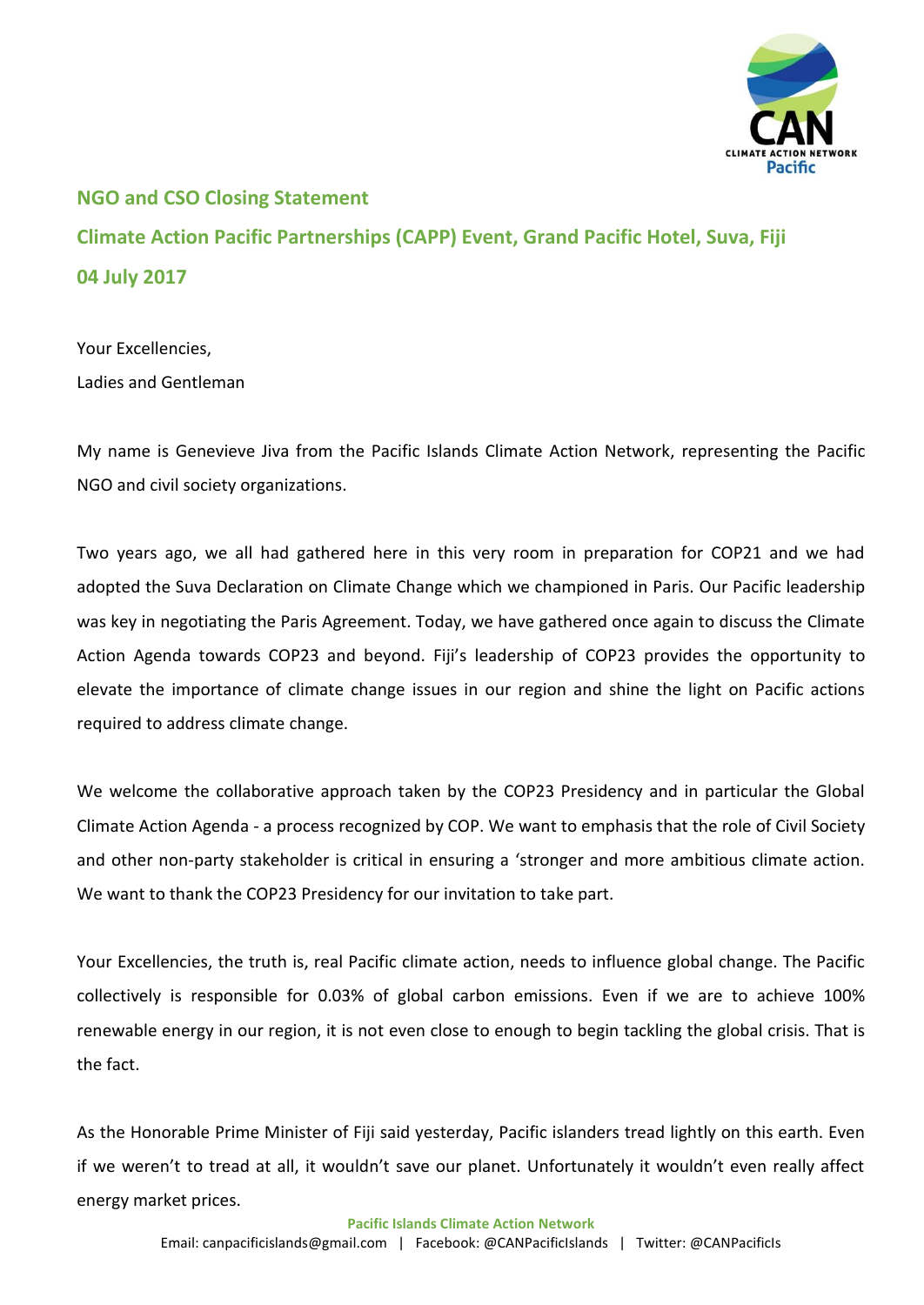

One new proposed coal mine (to be built in our near neighborhood) ALONE, will emit THREE times more carbon than the whole Pacific combined. With ample coal capacity already approved into the 2040s it is time to end plans for enormous new coal mines.

Ladies and gentlemen, as custodians of the 2017 'Pacific COP', and of the moral fight against climate change, it is time for us to recognize that our local action plans NEED to include increasing our international diplomatic pressure - regardless of conflicted-interest of development finance. Which continues to pale in comparison to the finances going into new fossil fuel development, and climate perpetuation.

This year is the Pacific COP. Our survival needs to, now more than ever, TRUMP our Pacific politeness. Pardon the pun.

There is a strong call from civil society for the true Pacific Island States, to now more than ever, strategically, collectively and ambitiously use our position as Big Ocean States to encourage global climate action.

This year, at COP23, is our chance AND RESPONSIBILITY, as one Pacific Islands, to stand up as a powerful global collective and challenge the governance surrounding climate change. We have done it before. We are stronger than the rest of the world wants us to know. We have come together in the past, and changed international regulations around nuclear dumping, radioactive waste, laws of the sea and driftnet fishing.

Promises and conventions are being broken every day in our region, and will continue to be broken, until we decide to forbid it. For example, new fossil fuel development is a direct contradiction to the Paris Agreement. As well as the UNFCCC objective.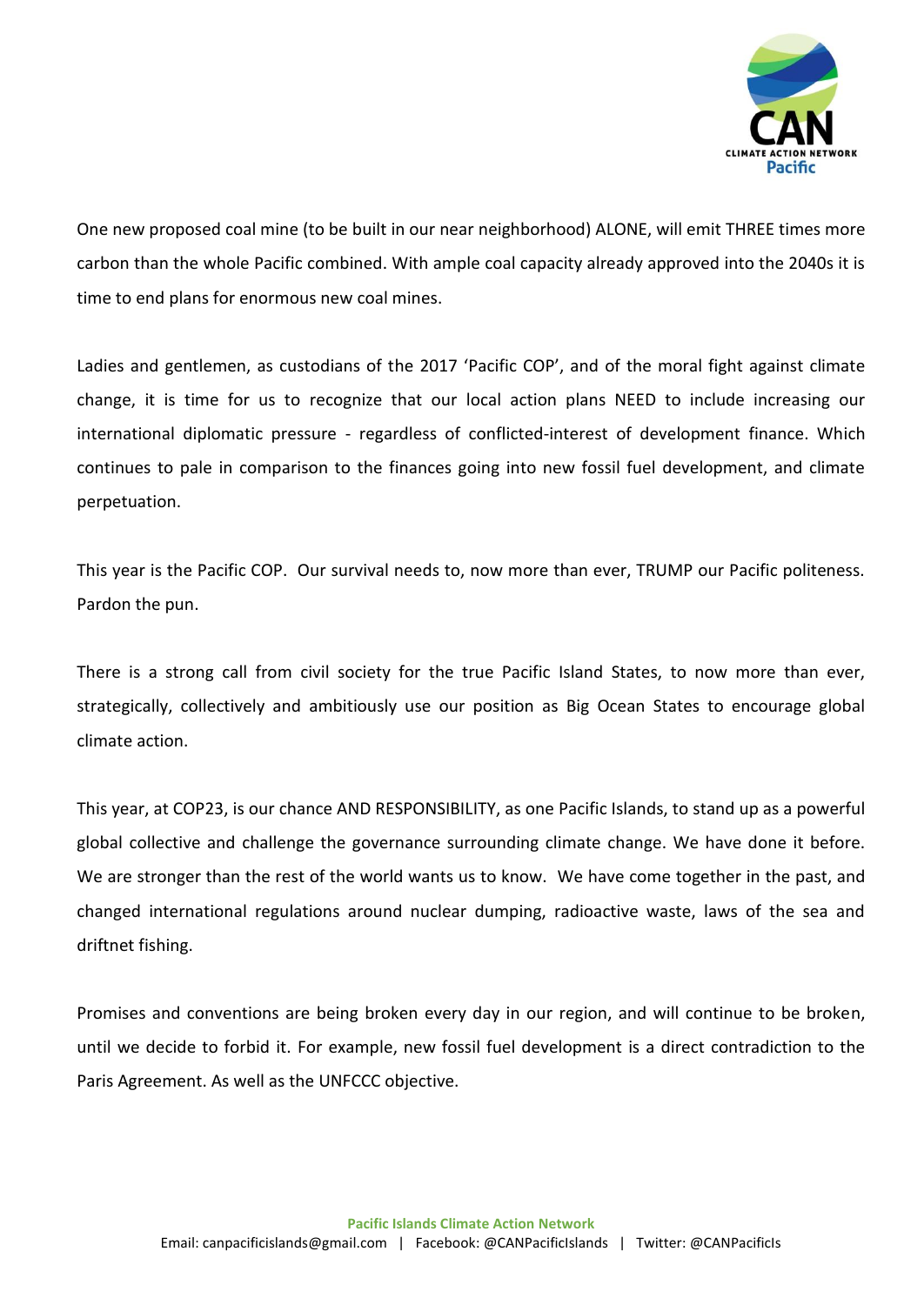

The targets agreed to in the Paris Agreement effectively rule out new fossil fuel extraction projects. The call for No New Fossil Fuels, is no more than a reaffirmation of the Paris Agreement promises, laid out in actionable terms.

The Pacific must continue to call for No New Fossil Fuels in all jurisdictions, mechanisms and bodies. You have heard the environmental and economic sense. Much like the successful fight against nuclear, the Pacific will start setting the guidelines, parameters and precedents for the future of fossil fuels within all appropriate relevant policy areas, until it becomes blanketed international law.

Meeting the goals of the Paris Agreement and ensuring a safe, just sustainable future for all means, an immediate and drastic acceleration in international action and cooperation on climate change.

**Fundamentally, COP23 – the "Pacific COP" – must trigger a transformative leap in collective international efforts.**

- It must ensure the gap between current commitments and the scale and scope of action required to limit warming to 1.5°C can be rapidly closed.
- It must deliver progress across all elements of the Paris Agreement, including the delivery of support for adaptation and resilience building; the promotion of human rights, indigenous rights and gender justice; and provisions for addressing loss and damage from climate change.
- It must set the stage for the 2018 Facilitative Dialogue, ensuring that it leads to substantial and immediate increases in mitigation ambition. We cannot wait until 2020 and the next round of NDCs, or the first full global stock take in 2023, to see an increase in Parties' commitments.
- It must include a Pacific-led talanoa of a moratorium on new fossil fuel development, particularly new coal mines. A plan for a coal mine is a plan to increase emissions and weaken the Paris Agreement.
- The "Paris rulebook" must ensure compliance with the Agreement, the operationalization of the UNFCCC's equity principles, and that the process of five-yearly global stock takes is effective in driving both increased mitigation and support to developing countries.
- It must lead to far greater recognition of the scale and pace of action necessary to meet the Paris Agreement's goals, and be a powerful springboard for increased commitments.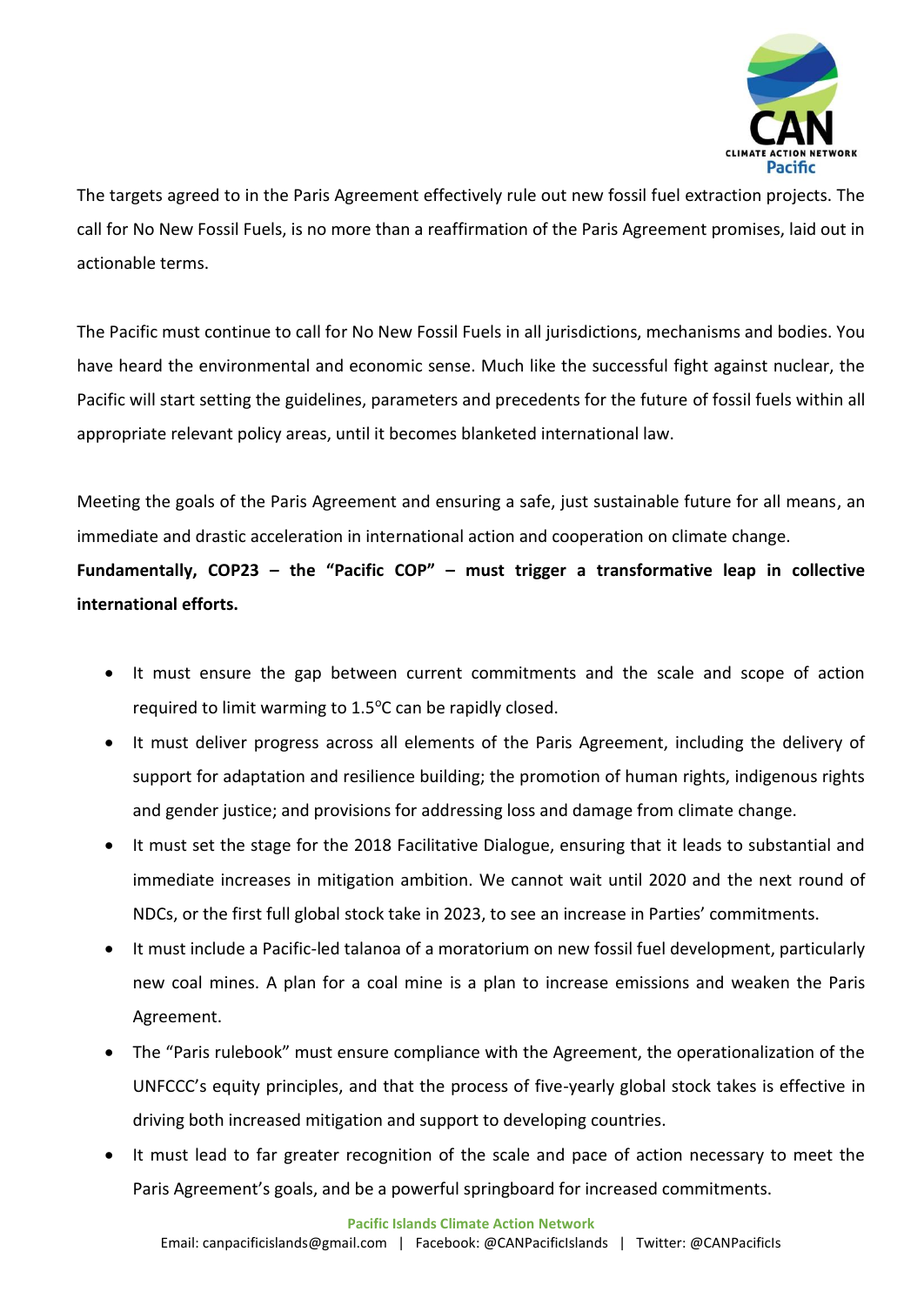

- It must include access to international climate finance is a matter of global justice: those countries who have contributed least to the causes of climate change are typically the most vulnerable to its impacts and the least able to respond.
- It must include a climate change insurance mechanism for vulnerable states such as PSIDS. We stand firmly with Tuvalu on this.
- The Pacific COP must be grounded in the voices and experience of frontline communities. This is fundamental to driving ambitious and equitable action on climate change.
- It must finally recognize that for too long, the fossil fuel industry has been a brake on international action and cooperation on climate change and worked against the objectives of the UNFCCC. Currently, many fossil fuel giants are accredited observers to the UNFCCC, providing them with access to negotiators and ample opportunities to push their agenda. **For over two decades, the world's biggest polluters have delayed, weakened and blocked climate policy at every level.**

It is time for the Pacific Islands to truly understand the meaning of Conflict of Interest and implement it locally, and internationally.

As long as the best interests of life in the Pacific Islands, and on earth …. Are in direct conflict with the economic interests of those **making the decisions for life in the Pacific Islands, and on earth**…. we have a big problem.

In order to arrive at real and timely solutions to the climate crisis, this year, we must create a political space that is cleared of directly opposing and conflicting interests.

Your Excellences, we are grateful for the opportunity to be able to speak at this important forum. Climate change is real and it is affecting all of us.

We commend the efforts of our Pacific Leaders in championing our climate change plight with the international community. In our opinion, the Leaders Suva declaration is the best common political platform and narrative to help guide we respond to the impending climate crisis.